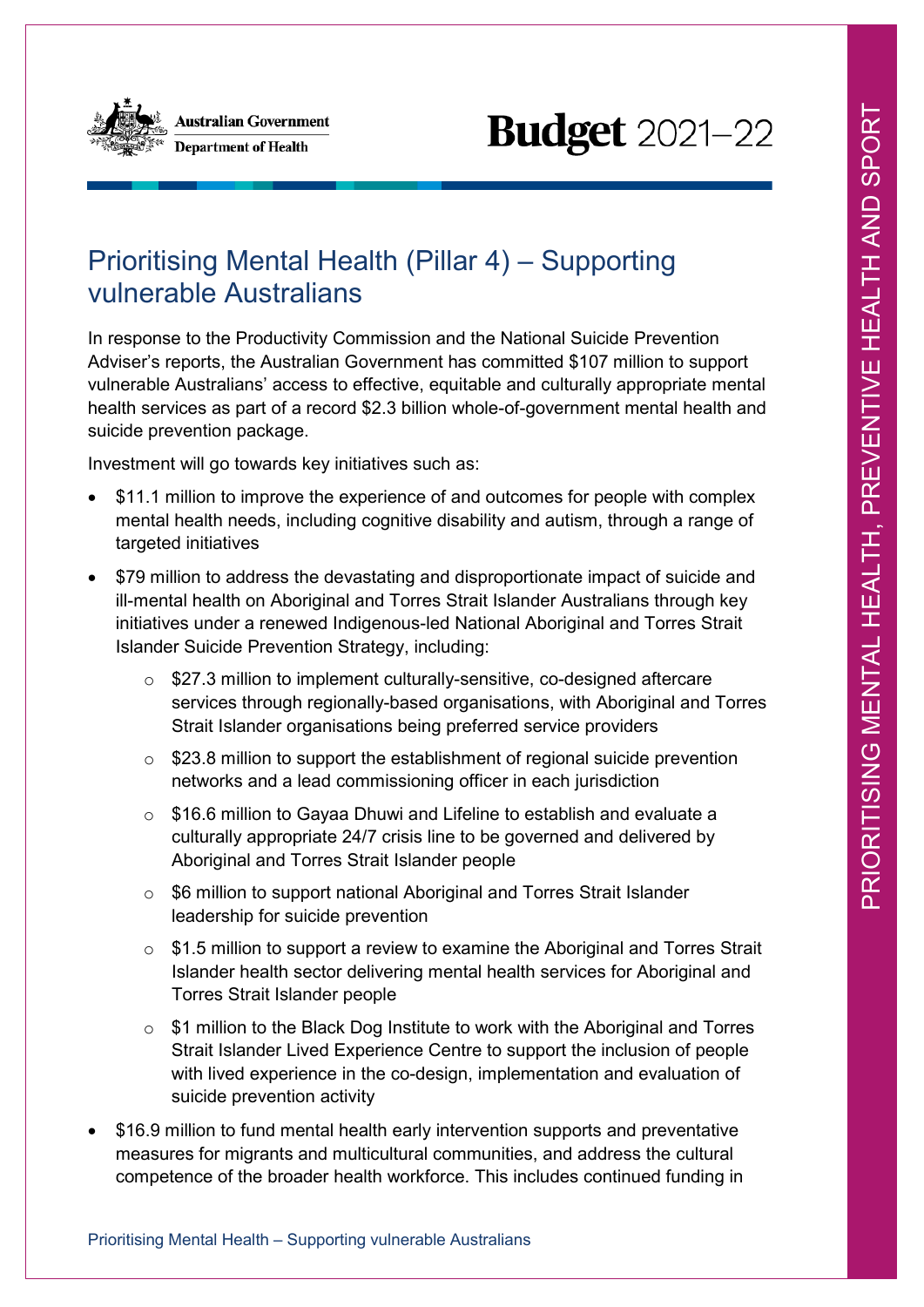2021-22 for the Program of Assistance for Survivors of Torture and Trauma, and support for Mental Health Australia to promote mental health among culturally and linguistically diverse (CALD) communities.

Key initiatives under the Prevention and Early Intervention Pillar of the Government's National Mental Health and Suicide Prevention Plan will also assist groups that can be more vulnerable to mental health challenges. These initiatives include:

- \$6.3 million to increase specialised early intervention mental health support and suicide prevention services available to fly-in, fly-out (FIFO) and drive-in, drive-out (DIDO) workers, and
- \$0.9 million to continue the Ahead for Business digital hub, supporting small business owners to take proactive, preventive and early steps to improve their mental health.

The provision of these services will help ensure more Australians with diverse needs can access mental health support, including early intervention, which will lead to improved health outcomes.

### **Why is this important?**

All Australians with mental health needs deserve to receive compassionate and effective care. To ensure equity, the Government is prioritising investment for vulnerable population groups.

Investment in workforce capacity building and specialised pilot projects will help remove barriers for people with intellectual disability and autism to improve their access to mental health supports.

Suicide has a disproportionate and devastating impact on Indigenous communities. Indigenous-led solutions, coupled with culturally safe and responsive support services, are essential for supporting Aboriginal and Torres Strait Islander people who may be at risk of suicide or experiencing other mental health crises.

Targeted programs for culturally and linguistically diverse (CALD) people with mental illness will increase awareness and access to services that are culturally appropriate and reduce barriers such as cultural stigma and language.

Providing permanently resettled humanitarian migrants and those on temporary visas with specialist support if they are experiencing psychological or psychosocial difficulties from surviving torture and trauma will enable recovery and healing.

These investments are in response to the National Suicide Prevention Adviser's Final Advice (Recommendations 2 and 7) and the Productivity Commission's Inquiry into Mental Health (Recommendations 9, 12 and 16).

### **Who will benefit?**

Australians with intellectual disability (668,100 in 2012) and autism (205,200 in 2018) will have improved access to, and better outcomes from, mental health services. Carers and families will also benefit.

The suicide prevention services specifically for Aboriginal and Torres Strait Islander people will support individuals, families and communities at risk of suicide, or recovering from a suicide attempt. It will also strengthen the role and effectiveness of Aboriginal Community Controlled Health Services and other Aboriginal and Torres Strait Islander organisations.